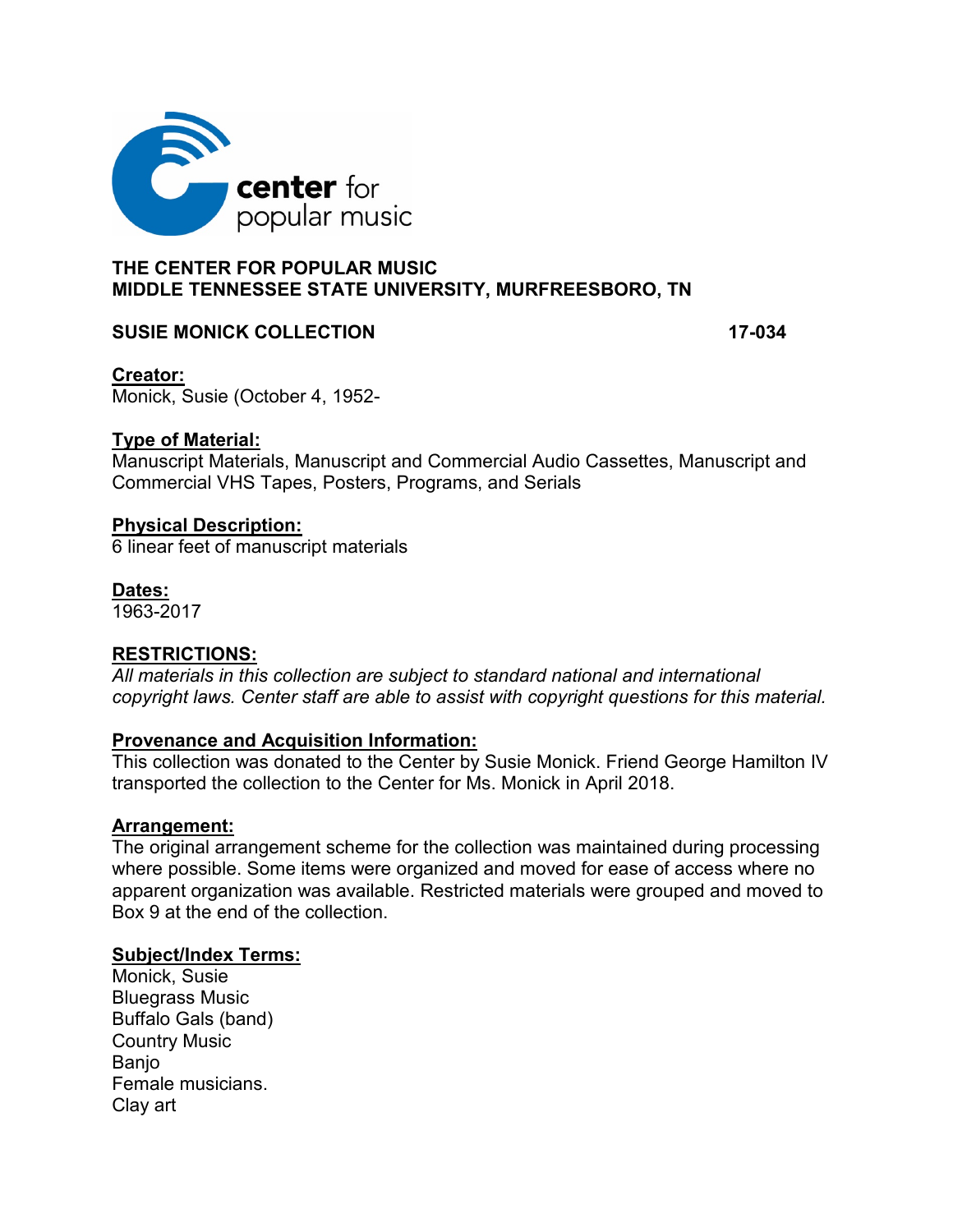# Concerts.

# **Agency History/Biographical Sketch:**

Susie Monick was born October 4, 1952 and raised in Teaneck, NJ. She attended Syracuse University where she formed the Buffalo Chips, later known as Buffalo Gals, with Carol Siegel (mandolin/dulcimer), Martha Trachtenberg (guitar/vocals), Sue Raines (fiddle), and Nancy Josephson (bass). Monick released a solo album of 'banjo jazz,' "Melting Pots," in 1976. Monick stayed in Nashville after the Buffalo Gals disbanded. Monick has been in various bands throughout the years, notably Richard Dobson and the State of the Heart that toured extensively throughout Europe from 1988-1994; another all-female bluegrass band, Bushwackers with Ginger Boatwright; and Monick performed with Vassar Clement, Woody Herman, Nanci Griffith and many others. Monick also has an active art career, notably clay figurines, often music related. She has also appeared in various television shows, plays, and movies.

# **Scope and Content:**

Susie Monick collected these materials throughout her life relating to bands she was part of, music and art she created, and her general interests. Collection includes contracts, tour planning, album art design, lyrics, clippings, and other various manuscript material. The collection also includes 326 audiocassette tapes and 111 VHS tapes that are listed and stored separately.

# **Collection Contents (Folder/Box List):**

All folder labels are original to collection; brackets indicate processer's labeling for ease of access.

| Box # Folder #      | <b>Description</b>                                      |
|---------------------|---------------------------------------------------------|
| Box 1               | <b>Manuscripts - Buffalo Gals</b>                       |
| Folder 1            | <b>Buffalo Gals Contracts</b>                           |
| Folder 2            | <b>Old Buffalo Gals Recordings</b>                      |
| Folder 3            | <b>Buffalo Gals [Promotional materials]</b>             |
| Folder 4            | [Correspondence]                                        |
| Folder 5            | [Posters, playbills, flyers]                            |
| Folder 6            | [The Philadelphia Folk Festival]                        |
| Folder <sub>7</sub> | <b>Buffalo Gals Clippings</b>                           |
| Folder 8            | [Buffalo Gals Clippings]                                |
| Box 2               | Manuscripts – Richard Dobson and the State of the Heart |
| Folder 1            | Richard Dobson and the State of the Heart               |
| Folder 2            | [Dobson promotional material]                           |
| Folder 3            | [Don Ricardo's life and times]                          |
| Folder 4            | [Dobson correspondence]                                 |
| Folder 5            | [Album] Layouts & Art                                   |
| Folder 6            | [Dobson foreign tours]                                  |
| Folder <sub>7</sub> | Foreign Promo Mehlman/Chur/Italy                        |
| Folder 8            | Domestic News articles                                  |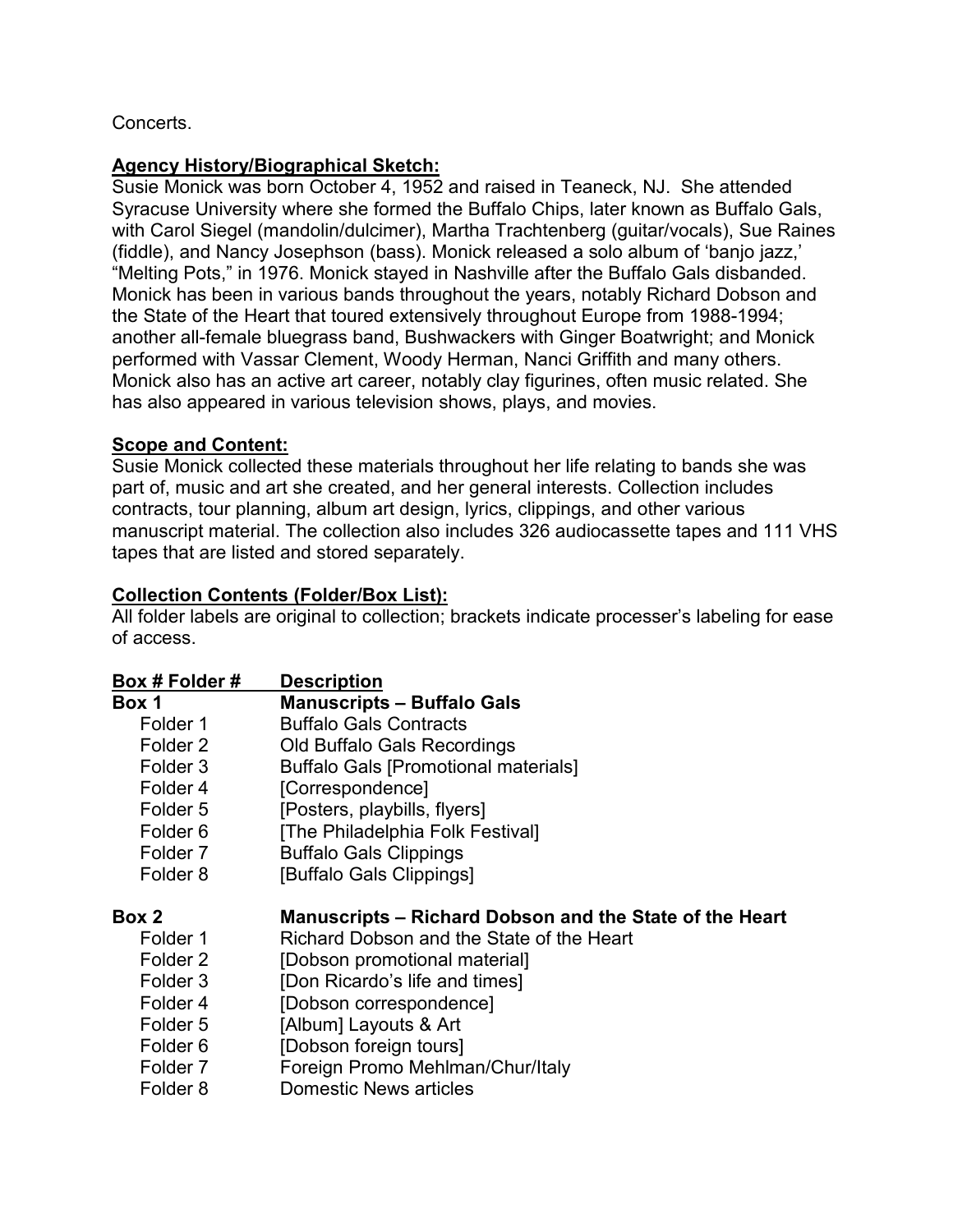| Folder <sub>9</sub><br>Folder 10<br>Folder 11 | [Dobson handbills, flyers, mailers]<br>Seville Expo '92<br>[Dobson press] |
|-----------------------------------------------|---------------------------------------------------------------------------|
| Box 3                                         | <b>Manuscripts – Lyrics and Music Related</b>                             |
| Folder 1                                      | <b>Susie Monick [Resumes]</b>                                             |
| Folder <sub>2</sub>                           | Melting Pots [album]                                                      |
| Folder <sub>3</sub>                           | [Adelphi Records]                                                         |
| Folder 4                                      | <b>Current songwriting lyrics</b>                                         |
| Folder 5                                      | Susie Monick Lyrics 1970                                                  |
| Folder <sub>6</sub>                           | Susie – songs 1980-1989                                                   |
| Folder <sub>7</sub>                           | [lyrics 1995-96]                                                          |
| Folder 8                                      | songs 1995                                                                |
| Folder 9                                      | Unfinished songs                                                          |
| Folder 10                                     | [Lyrics and keys]                                                         |
| Folder 11                                     | [Lyrics]                                                                  |
| Folder 12                                     | [Lyrics & charts]                                                         |
| Folder 13                                     | [Music charts]                                                            |
| Folder 14                                     | Charts for writers night                                                  |
| Folder 15                                     | [Music charts]                                                            |
| Folder 16                                     | Cords and # charts                                                        |
| Folder 17                                     | [Lyrics and charts]                                                       |
| Folder 18                                     | [Songs with key notes]                                                    |
| Folder 19                                     | BMI                                                                       |
| Folder 20                                     | [Monick BMI & copyright paperwork]                                        |
| Folder 21                                     | <b>Bushwackers</b>                                                        |
| Folder 22                                     | Forkin' Litzes                                                            |
| Folder 23                                     | Forkin' Litzes - lyrics Italian street fair                               |
| Folder 24                                     | Misc Forkin' Litzes / Bebo & Susie setlists chord charts                  |
| Folder 25                                     | <b>Billy Block</b>                                                        |
| Folder 26                                     | Lainie                                                                    |
| Folder 27                                     | <b>Susie Nelson</b>                                                       |
| Folder 28                                     | David Waddell                                                             |
| Folder <sub>29</sub>                          | <b>Michael Snow</b>                                                       |
| Folder 30                                     | [Argyle Bell]                                                             |
| Folder 31                                     | Misc. Bands                                                               |
| Folder 32                                     | [Flyers, posters, handbills]                                              |
| Folder 33                                     | Josie Civil War Gig set list                                              |
| Folder 34                                     | May 1998 Current scraps of paper                                          |
| Folder 35                                     | <b>Internet Printouts</b>                                                 |
| Box 4                                         | <b>Manuscripts - General Manuscripts</b>                                  |
| Folder 1                                      | [Photographs]                                                             |
| Folder <sub>2</sub>                           | [Susie and Her Banjo book and CD]                                         |
| Folder <sub>3</sub>                           | This is your life – Rob Matson                                            |

Folder 4 [C. F. Martin]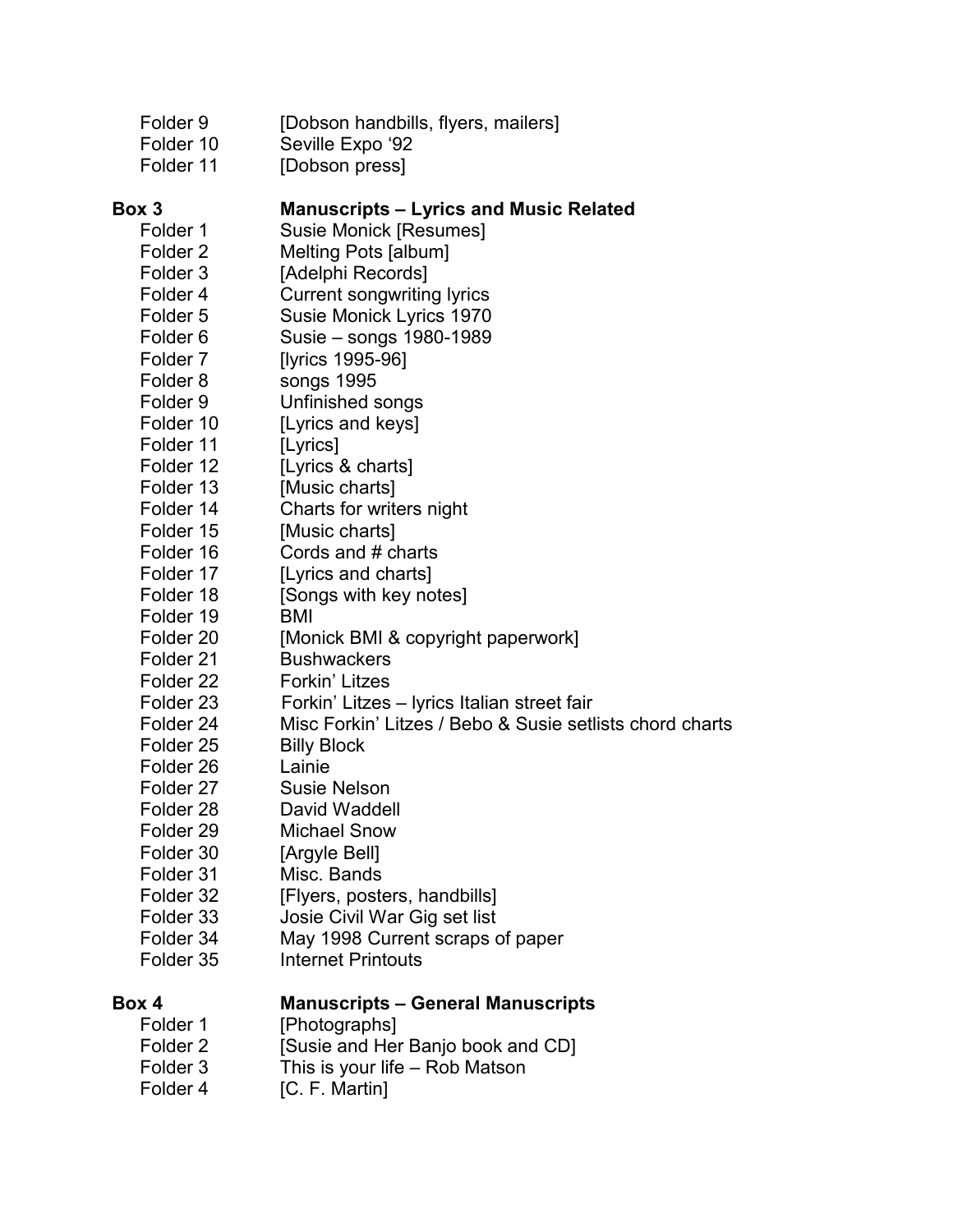| Folder 5            | Nelson Opry [art books]                 |
|---------------------|-----------------------------------------|
| Folder <sub>6</sub> | [Other Band clippings]                  |
| Folder 7            | Letters & Cards                         |
| Folder 8            | [Letters & Cards]                       |
| Folder 9            | [Misc. postcards]                       |
| Folder 10           | <b>Old Letters</b>                      |
| Folder 11           | Correspondence 1970s                    |
| Folder 12           | Christmas Cards 1995-96                 |
| Folder 13           | [Travel Flyers]                         |
| Folder 14           | [John Monick]                           |
| Folder 15           | [Susie & Chaz Wedding photos]           |
| Folder 16           | Syracuse diploma                        |
| Folder 17           | High School diploma                     |
| Folder 18           | Fine Arts 265 – music class             |
| Folder 19           | The Printing of Music                   |
| Folder 20           | [Plays and screen writes]               |
| Folder 21           | Papers for Toyota accident Jul 14, 1999 |
| Folder 22           | [Newspaper clippings]                   |
| Folder 23           | [Notebooks]                             |
| Folder 24           | [Receipts]                              |
| Folder 25           | [Stickers]                              |
| Folder 26           | [Festival wristbands and tickets]       |
| Folder 27           | [Various business cards]                |

#### **Box 5 Manuscripts – Datebooks & Journals**

1978 - 1997 Datebooks (20 monthly booklets) 7 notebook/journals including Europe tours

# **Box 6 Manuscripts – Art**

| Folder 1            | Clay art                                       |
|---------------------|------------------------------------------------|
| Folder <sub>2</sub> | Art                                            |
| Folder <sub>3</sub> | Melting Pots 2002                              |
| Folder 4            | Susie Monic Inventory [art]                    |
| Folder 5            | <b>Catfish Project</b>                         |
| Folder 6            | Art Promo – flyers from car                    |
| Folder 7            | Mary Hance - Art                               |
| Folder 8            | Trisha Hip Zipper Art                          |
| Folder 9            | <b>Starvy Awards / Guitar Town Project</b>     |
| Folder 10           | Misc. Art Projects: Emily                      |
| Folder 11           | <b>Cheekwood Security Coffee Cup Project</b>   |
| Folder 12           | 911 Sketches for video animation               |
| Folder 13           | Douglas Corner Production - Marvin Art         |
| Folder 14           | Douglas Corner Musician Window - Pat Gallagher |
| Folder 15           | Brentwood Art Show - 18 pieces                 |
| Folder 16           | Julie Bryer [art]                              |
| Folder 17           | Art - Sketches                                 |
|                     |                                                |